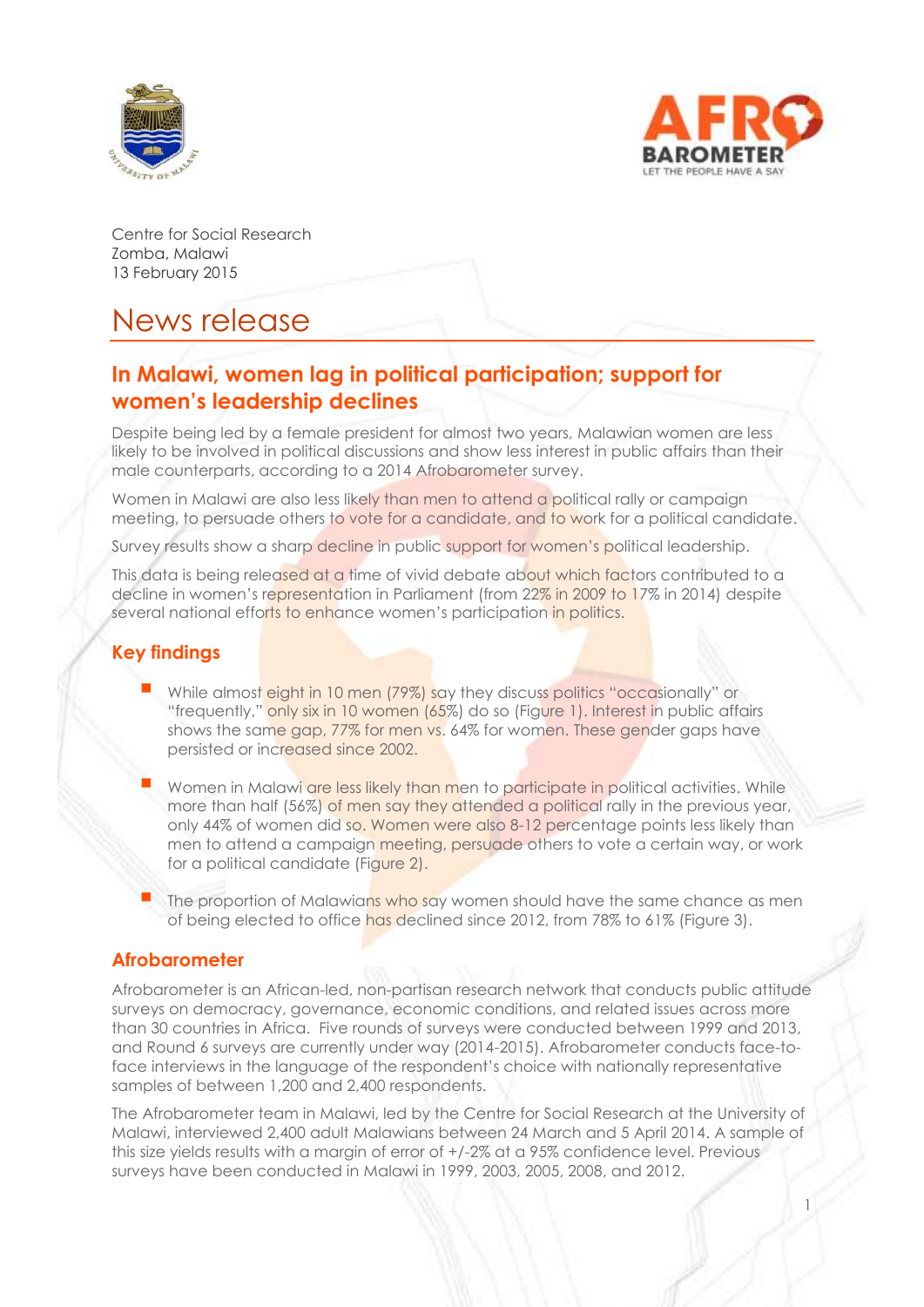

## **Charts**



**Figure 1: Participation in political discussion** | by gender | 2002-2014

**Respondents were asked:** *When you get together with your friends or family, would you say you discuss political matters? (% who said "frequently" or "occasionally")*



**Figure 2: Electoral campaign activism** | by gender | 2014

**Respondents were asked:** *Thinking about the last national election in 2009, did you:*